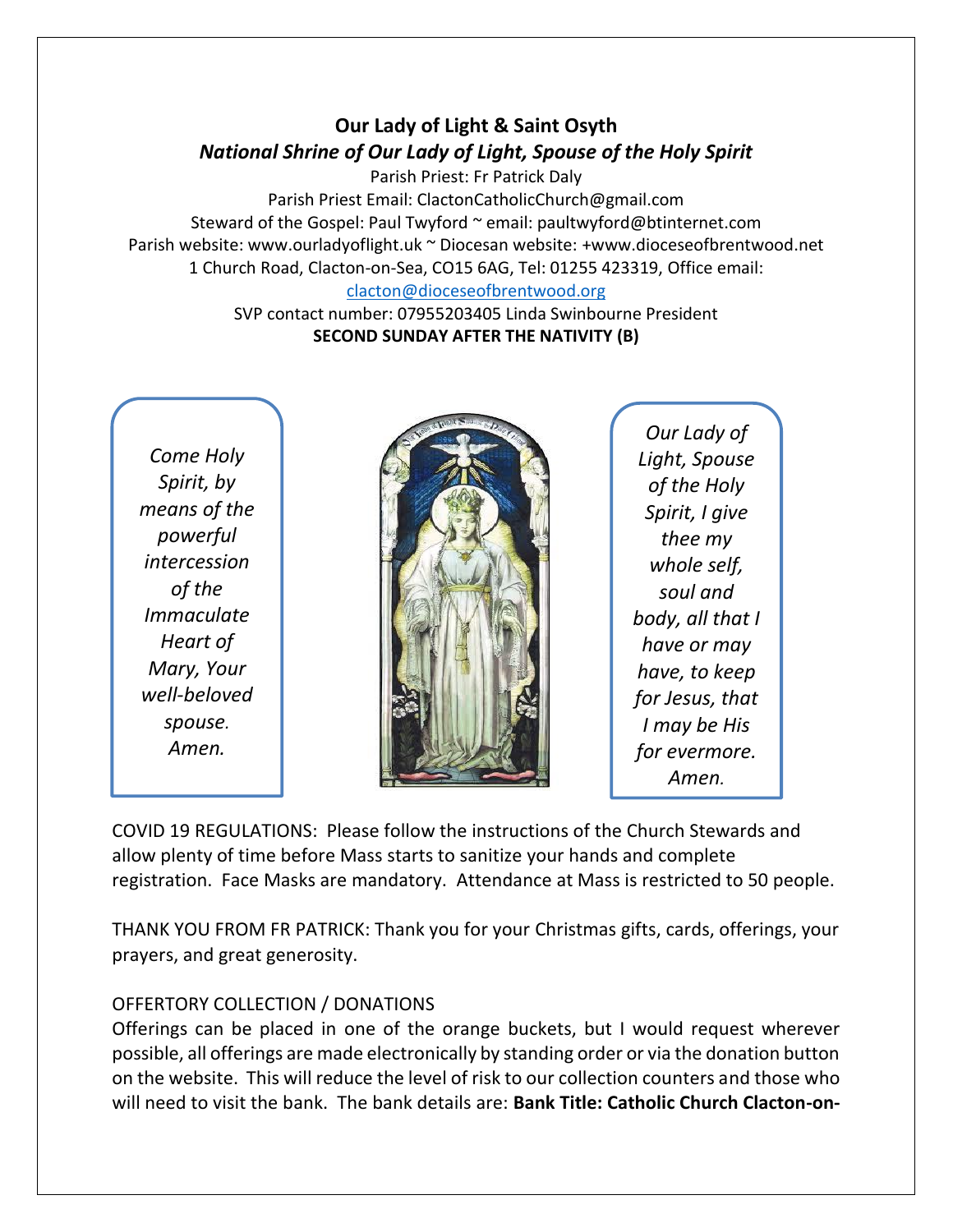**Sea, Sort Code 401322, Account Number: 41020463.** Members of the gift-aid scheme should quote their name and gift aid number in the Reference. Funds received last week: Collection and donations: £697.80 of which £305.00 was gift aided.

Electronic Offerings £388.00 of which £223.00 was gift aided.

Thank you for your generosity, for Gift Aiding your offerings, and for your support of the parish. Fr Patrick

SECOND COLLECTION: There will be a second collection over the weekend  $9<sup>th</sup>$  and  $10<sup>th</sup>$ January in support of the Society for the Protection of Unborn Children.

### JOHN 1:1-18

Today we are given 'The Prologue' of St John's Gospel. John's Gospel is quite different from the other three synoptic Gospels. John develops his theology through literal and symbolic language. He commences his Gospel by telling us exactly who Jesus of Nazareth is to his readers. Jesus is the pre-existent and incarnate Word of God who has revealed the Father to us. Jesus is the Logos or Word through which the cosmos and everything in it came into being. Jesus is the Second Person of the Holy Trinity. Jesus is God. Jesus is God who chose to take upon Himself all the pain, suffering and sin of humanity. Jesus is God who took His manhood from the Blessed Virgin Mary through the action of the Holy Spirit. Jesus is the source of life that gives eternal life to us. He is the bright light that shines hope on the darkness of sin, death, and despair. Jesus is the Sun which burn's away the coldness of winter. Without the light and heat of this sun, humanity is condemned to live in a permanent winter. Jesus entered our humanity in order that we may enter the divine life of the Holy Trinity. Through His death and resurrection, we are cleansed of our sins and reconciled to the Father. Through His death and resurrection, we are granted through grace what Jesus possesses by nature. Through faith we become adopted sons and daughters of God. Jesus is the light of the Sun upon humanity. Mary as the perfect disciple and the Mother of God is the Moon who shines upon humanity. She is the ever-bright reflection of the Glory of her Son. As Christians, we are also called to shine the light of Christ upon this earth. We are called by our witness, our words, and our actions of love to be beacons of God's love upon humanity. How are we to live this vocation?

We live this vocation by allowing the selfish 'me' to diminish, and the person of Jesus Christ to increase in our hearts, souls, and minds each day. We do this through prayer, through acts of love and kindness, through study of the Gospels, through the reception of the Holy Sacraments and most especially by the reception of Jesus Christ Himself, in the Sacrament of Sacraments, in the Bread of Heaven, the Holy Eucharist: The Body and Blood of Our Lord Jesus Christ.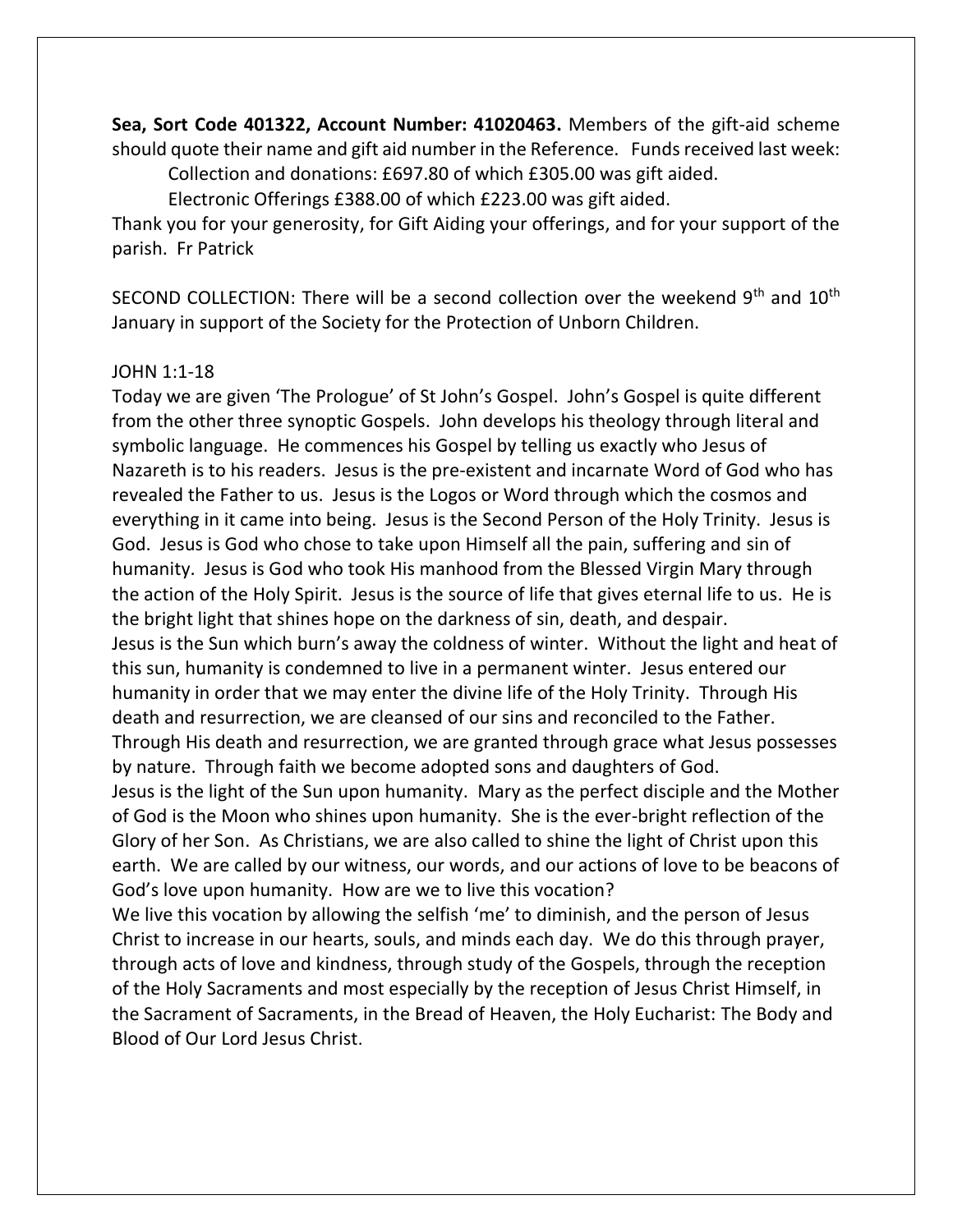GIDEA PARK STUDY DAYS: Live stream 30<sup>th</sup> January [www.ssppilford.org.uk](http://www.ssppilford.org.uk/) 11.00am to 12.30pm discussion of Pope Francis's Book 'Let us Dream: The Path to a Better Future' with Austen Ivereigh.

ASSISTED SUICIDE LOBBY: Please email your MP using the following link urging the Government to reject the demands of the Assisted Suicide Lobby. The email takes 30 seconds:<https://righttolife.org.uk/StopAssistedSuicide>

A NEW ONLINE COMMUNITY: CATHOLIC YOUTH MINISTRY IN ENGLAND AND WALES – join here<http://www.facebook.com/groups/2873625336203735>

THE RIGHT TO LIFE PRAYER: 'As we begin this new year, we pray for all who may be considering an abortion. We pray that 2021 would see a decrease in cases of abortion, and instead a year of increased support, both practical and emotional, from all of us in society, bettering the care for all expectant mothers. Lord hear us.'

FUNERAL: The funeral of Richard Forde will take place on Monday  $4<sup>th</sup>$  January. Please pray for the repose of his soul and for his family who are grieving at this time.

REVIEWING YOUR WILL: Do not forget Our Lady of Light. You can give to the parish using the following wording in your will: 'I give, free of all taxes, the sum of £…… to the trustee of the Brentwood Roman Catholic Diocesan Trust (charity no 234092), for the general charitable purposes of the Diocesan of Brentwood with the request, but without imposing any trust, that the same should be used for gift to Our Lady of Light and St Osyth Parish, Clacton on Sea, and I declare that the receipt of a proper officer of the Brentwood Diocese shall be a good and sufficient discharge of my executors'. Any sum given in this way is exempt from Inheritance Taxes.

| Saturday 2 <sup>nd</sup> January 2021 | $6.00 \text{ pm}$ | <b>MASS: Stephen Giedrojc</b> |
|---------------------------------------|-------------------|-------------------------------|
| <b>Vigil Mass of Second</b>           |                   | <b>RIP</b>                    |
| Sunday after the Nativity.            |                   | Justyna                       |
| Sunday 3rd January                    | 8.30 am           | MASS: Tim O'Donovan           |
| Second Sunday after the               |                   | <b>RIP</b>                    |
| Nativity                              |                   | <b>Maureen Hughes</b>         |
| Sunday 3rd January                    | 10.30 am          | <b>MASS: Ellen Morrissey</b>  |
|                                       |                   | <b>Intentions</b>             |
|                                       |                   | Jenny Keston                  |

#### **THE FOLLOWING MASSES WILL BE OPEN TO A MAXIMUM OF 50 PEOPLE IN THE CHURCH.**